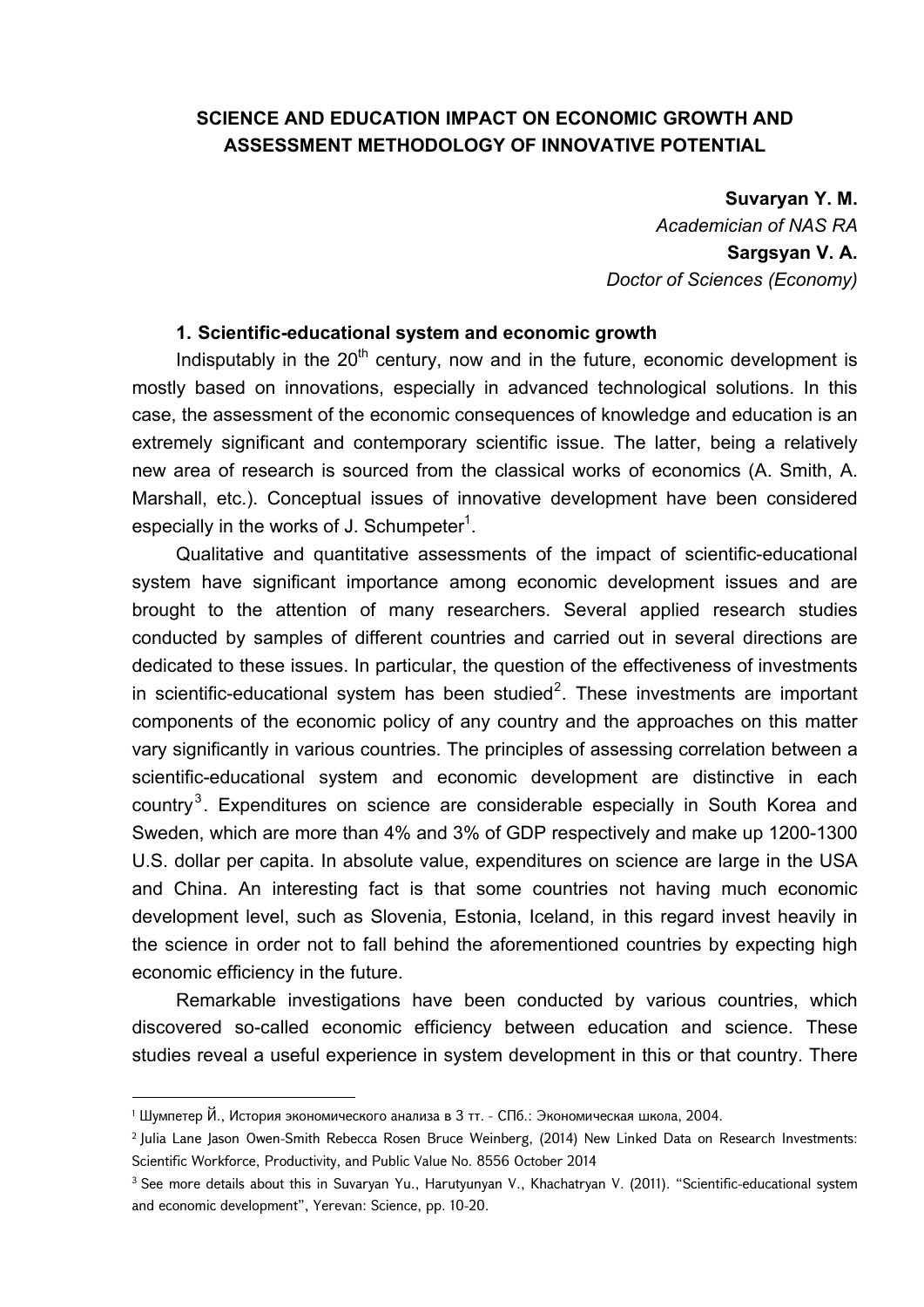are numerous studies concerning the education impact on the economy. The latter have been assessed from different perspectives. For instance, the impact of education has been calculated not only on the income of individual dynamics but also on the macroeconomic indicators of countries. The experience of South Korea is noteworthy in terms of discovering economic efficiency of science, where in the last few decates structural changes in GDP in favor of spendings on science brought about 5-6 times unprecedented growth of GDP per capita $4$ .

The study of the issue is important for those countries, which are on the way to improve the scientific-educational system in order to record sustainable economic growth. The Republic of Armenia (RA) is among these countries. The further economic development of our country also depends on investments in science and education. The RA doesn`t have rich natural resources and geopolitical location contributing to economic advancement. Therefore, economic advancement can mostly be based on the new scientific-technological solutions and information technologies.

During independence statehood (post communist period), the scientificeducational system of our country has passed certain challenges and currently stands on the improvement path. In order to develop a strategy for the further advancement of the RA scientific-educational system, it`s especially important to evaluate correlation between system and economy for the period of our modern history.

The assessment methodology of science and education impact on the economic growth and development is based on extensive international experience of the investigation on the issue.

To assess the impact of science and education on the GDP volume and growth rate, a direct impact of changes in the volume of scientific works and educational services of the public importance (state, private, funded) of these spheres on the economic development has been calculated. Additionally, an impact of scientifictechnical advancement and education as factors of economic dynamics have been observed.

Investments in innovation, scientific research and human resources, additionally expansion of grant programs financed by international organizations as well as investments in the developments of corporate nature innovation and scientific-structural developments are essential for GDP growth. The investments simply increase GDP volume and growth rate, as a factor of expanding the volume of educational and scientific and technical services. The results of scientific-educational activities financed by the state budget, private financing and by grant programs are reflected in the GDP of a country as scientific-educational services bought by the entities (including the state) operating in the market. Accordingly, the contribution  $(\Delta P_{(S+E)})$  of the scientific-

<sup>4</sup> World Bank (2004): *World Development Indicators* 2004. World Bank, Washington DC.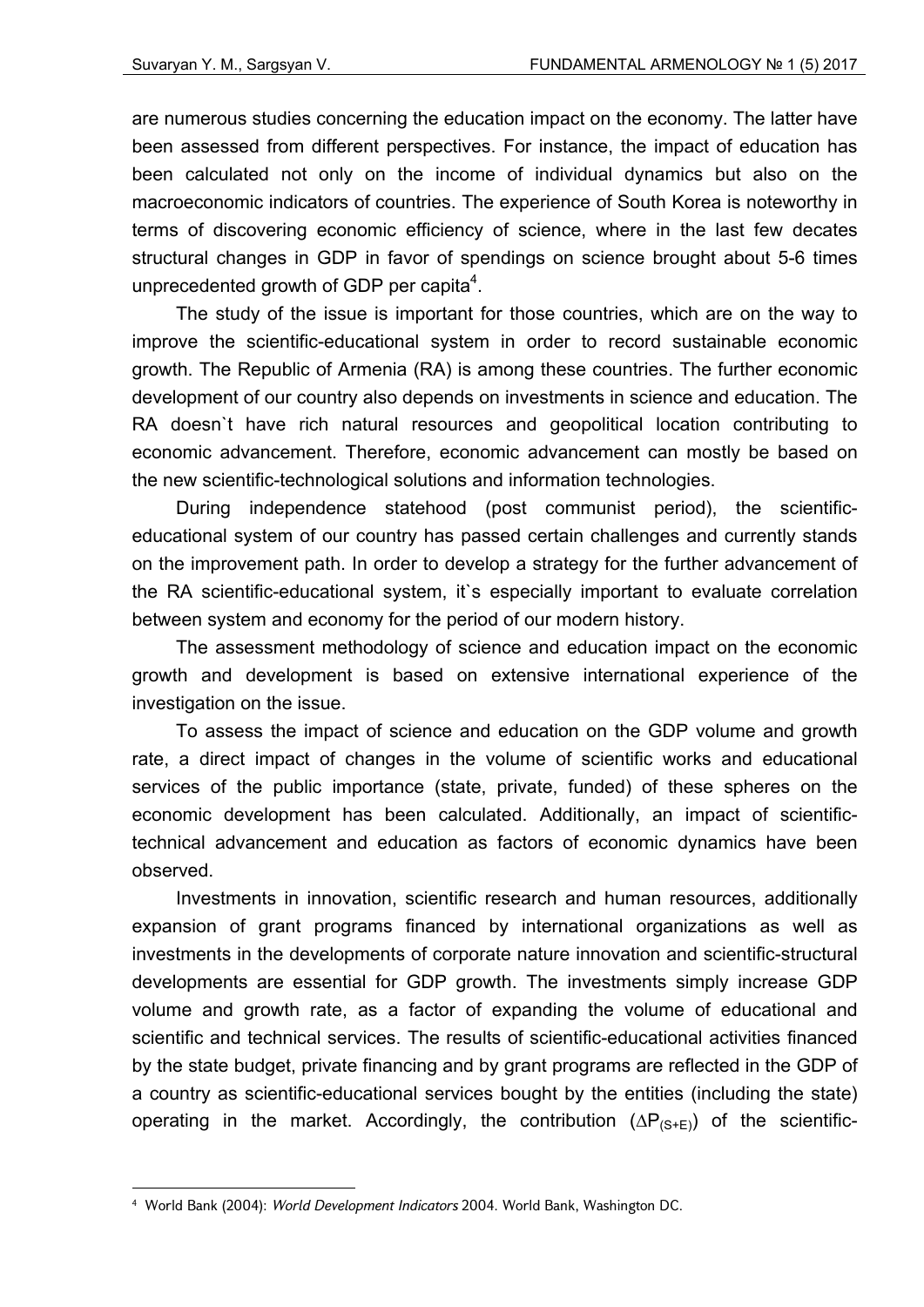educational system on the GDP (G∆P) growth rate (P) has been calculated by the following formula:

$$
\Delta P_{\text{GS}+E2} = \frac{(s_{\text{t}} - s_{\text{t}-1}) + (E_{\text{t}} - E_{\text{t}-1})}{G\Delta P_{\text{t}-12}} * 100
$$

$$
\Delta P_{\text{GS}2} = \frac{s_{\text{t}-1}}{G\Delta P_{\text{t}-12}} * 100
$$

$$
\Delta P_{\text{GS}2} = \frac{E_{\text{t}} - E_{\text{t}-12}}{G\Delta P_{\text{t}-12}} * 100
$$

where S and E reflect the volume of scientific-technical and educational services in the periods t and t-1 accordingly.

The long-term impact on GDP growth is manifested through the creation and investment of new technics, preparation of qualified professionals, and through the enhancement of the country`s competitiveness. Economic-mathematical models accepted in international practice have been used for the assessment of such impact.

Based on the calculations, the direct combined impact of science and education on GDP dynamics on average made up 0.23% in 1995-2013, while the average annual growth rate of GDP made up 7% in that period. By the way, the impact of education was 0.25%, while that of science 0.03% (See table).

The impact of science and education on GDP volume and growth was evaluated as stated with the use of economic-mathematical methods together with the factors of capital and labor in 1995-2013.

The economic-mathematical model has been built on the methodology of the production function, because the international experience of similar studies as well as the situational analysis show that to assess the most realistic impact of education, science and other factors on GDP, it's important to include capital and labor in the model as the main factors forming GDP. In this regard, it's appropriate to rely on the logic of Kobe-Douglas function and to define the correlation between mentioned factors by the exponential model. In this case, the calculated model will present also the coefficients of elasticity factors as a reasonable basis for conclusions.

Based on the above, the following dependent and independent variables have been chosen for the construction of the model:

GDP - GDP in current prices (billion AMD),

- K Gross accumulation of fixed assets (billion AMD),
- L The average annual number of employed (thousand person),
- E The volume of educational services (billion AMD),
- S The volume of scientific-technical works (billion AMD)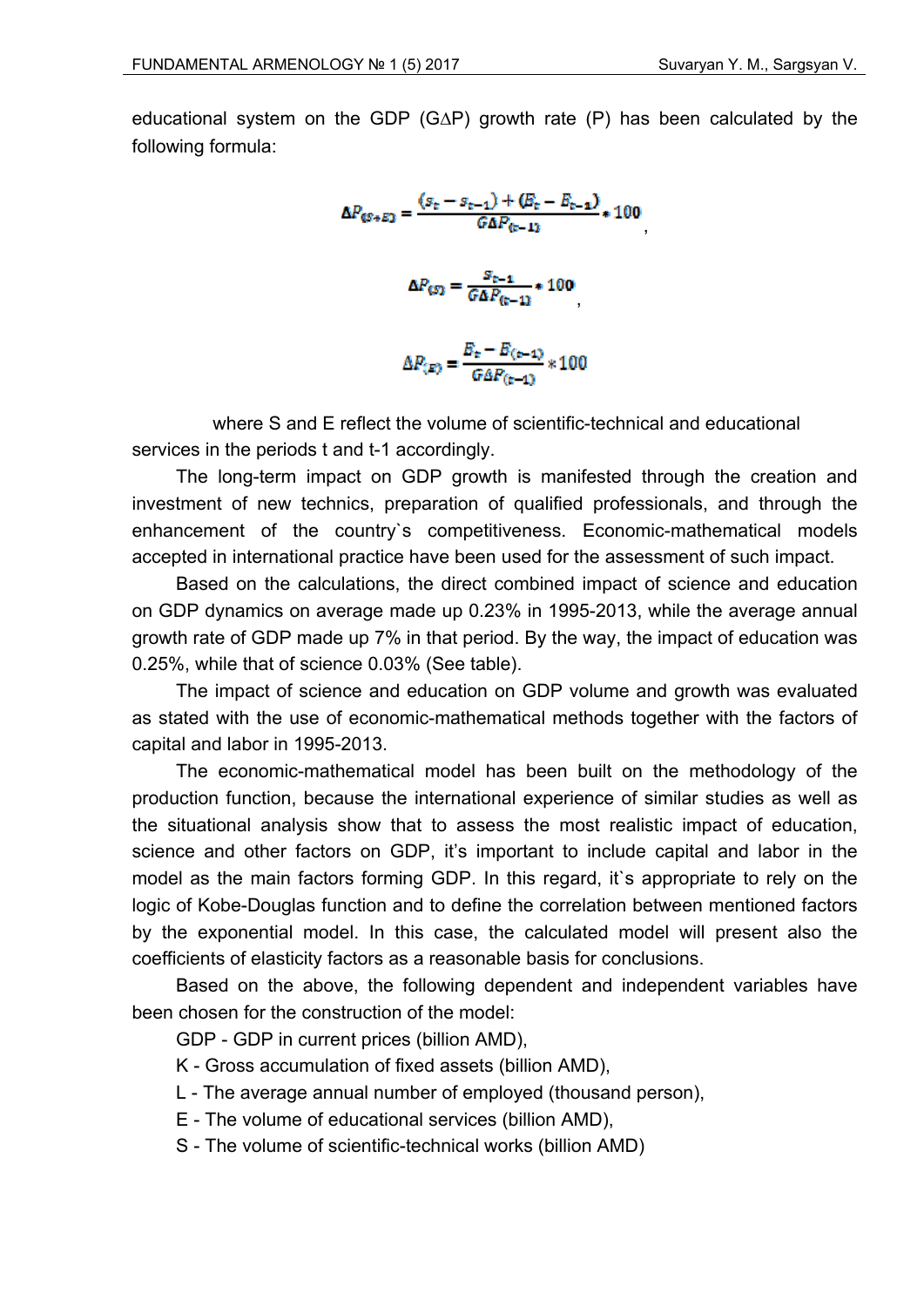|                           | (bin AMD)<br>GDP | growth %<br>GDP | research works<br>Volume of<br>(bin AMD) | science in GDP<br>Share of<br>వి | growth, %<br>science on<br>Impact of<br>GDP | Education (bin<br>AMD) | education in<br>Share of<br>GDP, % | education on<br>Impact of<br>GDP, % | education on<br>science and<br>Impact of<br>GDP, % |
|---------------------------|------------------|-----------------|------------------------------------------|----------------------------------|---------------------------------------------|------------------------|------------------------------------|-------------------------------------|----------------------------------------------------|
| 1995                      | 522,3            | 6,9             | $\overline{2,0}$                         | 0,38                             |                                             | 26,9                   | 5,15                               | $\overline{\phantom{0}}$            |                                                    |
| 1996                      | 661,2            | 5,9             | 2,0                                      | 0.30                             | 0.00                                        | 27.9                   | 4.22                               | 0.19                                | 0.19                                               |
| 1997                      | 804,3            | 3,3             | 2,1                                      | 0.26                             | 0.02                                        | 29.0                   | 3.61                               | 0.17                                | 0.18                                               |
| 1998                      | 955,4            | 7,3             | 2,7                                      | 0.28                             | 0.07                                        | 30.2                   | 3.16                               | 0.15                                | 0.22                                               |
| 1999                      | 987,4            | 3,3             | 2,2                                      | 0.22                             | $-0.05$                                     | 38.4                   | 3.89                               | 0.86                                | 0.81                                               |
| 2000                      | 1031,3           | 5,9             | 2,6                                      | 0.25                             | 0.04                                        | 39.5                   | 3.83                               | 0.11                                | 0.15                                               |
| 2001                      | 1175,9           | 9,6             | 3,1                                      | 0.26                             | 0.05                                        | 42.9                   | 3.65                               | 0.33                                | 0.38                                               |
| 2002                      | 1362,5           | 13,2            | 4,2                                      | 0.31                             | 0.09                                        | 49.8                   | 3.66                               | 0.59                                | 0.68                                               |
| 2003                      | 1624,5           | 14,0            | 5,0                                      | 0.31                             | 0.06                                        | 56.6                   | 3.48                               | 0.50                                | 0.56                                               |
| 2004                      | 1907,9           | 10,5            | 4,9                                      | 0.26                             | $-0.01$                                     | 57.6                   | 3.02                               | 0.06                                | .0.06                                              |
| 2005                      | 2242,9           | 13,9            | 5,9                                      | 0.26                             | 0.05                                        | 63.6                   | 2.84                               | 0.31                                | 0.37                                               |
| 2006                      | 2656,2           | 13,2            | 6,5                                      | 0.24                             | 0.03                                        | 74.7                   | 2.81                               | 0.49                                | 0.52                                               |
| 2007                      | 3149,3           | 13,7            | 7,0                                      | 0.22                             | 0.02                                        | 89.1                   | 2.83                               | 0.54                                | 0.56                                               |
| 2008                      | 3568,1           | 6,9             | 7,8                                      | 0.22                             | 0.03                                        | 96.9                   | 2.72                               | 0.25                                | 0.27                                               |
| 2009                      | 3141,7           | 14,1            | 9,4                                      | 0.30                             | 0.04                                        | 113.4                  | 3.61                               | 0.46                                | 0.51                                               |
| 2010                      | 3460,2           | 2,2             | 8,7                                      | 0.25                             | $-0.02$                                     | 120.9                  | 3.49                               | 0.24                                | 0.22                                               |
| 2011                      | 3777,9           | 4,7             | 9,2                                      | 0.24                             | 0.01                                        | 120.7                  | 3.19                               | $-0.01$                             | 0.01                                               |
| 2012                      | 4000,7           | 7,2             | 9,7                                      | 0.24                             | 0.01                                        | 125.8                  | 3.14                               | 0.13                                | 0.15                                               |
| 2013                      | 4272,9           | 3,5             | 10,2                                     | 0.24                             | 0.01                                        | 129.9                  | 3.04                               | 0.10                                | 0.11                                               |
| Average<br>annual<br>rate |                  | 7.0             |                                          |                                  | 0.03                                        |                        |                                    | 0.25                                | 0.23                                               |

# DIRECT INVESTMENT OF SCIENCE AND EDUCATION ON THE GDP GROWTH RATE

To assess the integral impact of education and science on GDP, the effect of the following 3 variables on GDP has been built:

- K Gross accumulation of fixed assets (billion AMD),
- L The average annual number of employed (thousand person),
- E+S The sum of scientific-educational services (billion AMD),

Taking into account the nature of multilateral indirect and long-term impact of science and education on economic development as well as the behavior of presented numerical series, a preference has been given to exponential correlation between education and science of GDP, in other words to the version of production function supplemented with new factors. Considering the fact that scientific-educational system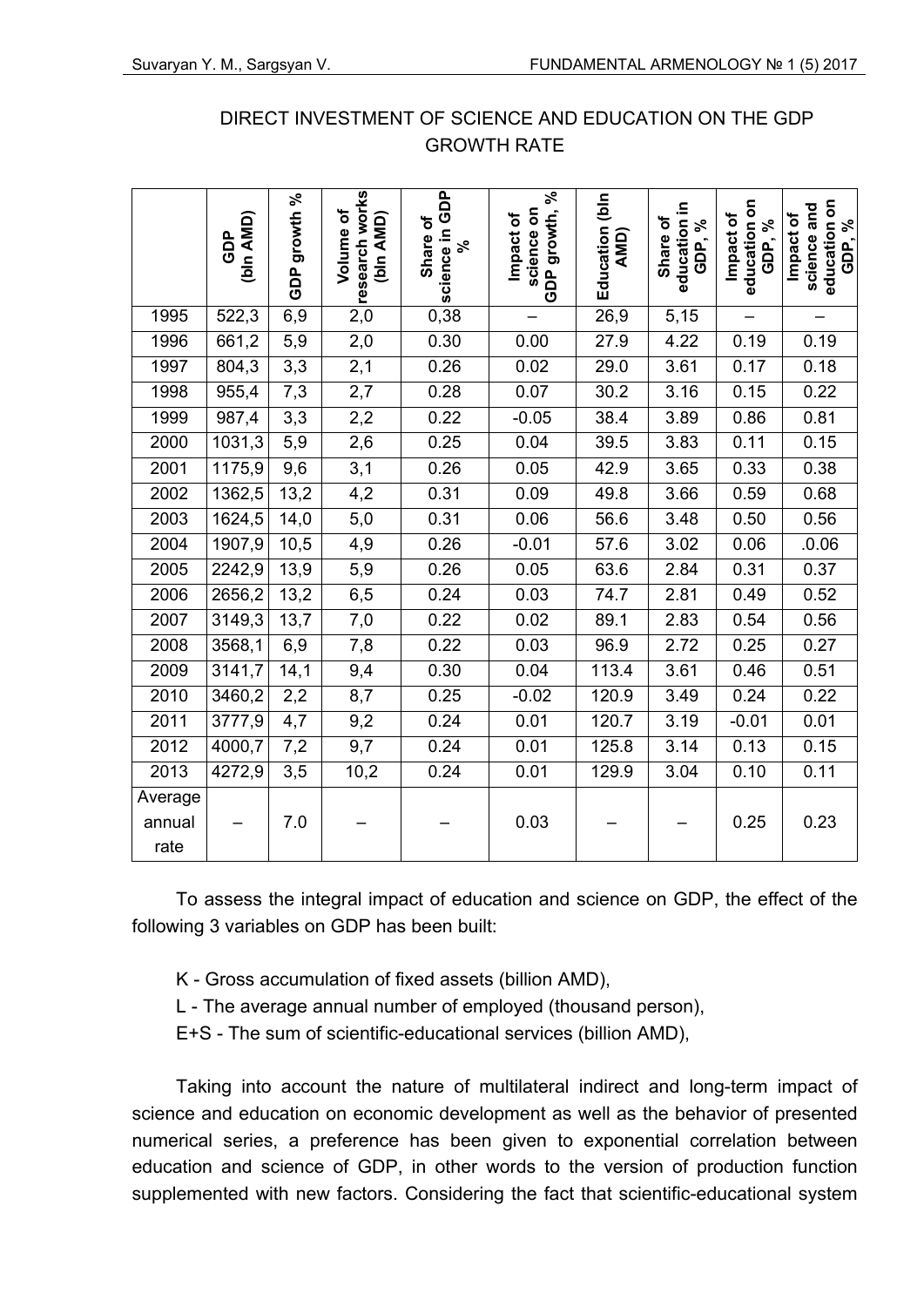influences the economic development not directly, but with a certain lag, a triennial lag was applied in the model. The following model was obtained:

GDP=194K<sub>t</sub><sup>0.35</sup> L<sub>(t)</sub><sup>-0.28</sup> (S+E)<sub>t-3</sub><sup>0.54</sup> R=0.992183 (1)

With the same approach the impact of combinations capital-work-scienceeducation, capital-work-education, capital-work-science on GDP volume and progress has been calculated.

To assess the impact of science and education on GDP, the impact of the following 4 variables on GDP has been evaluated:

K - Gross accumulation of fixed assets (billion AMD),

L - The average annual number of employed (thousand person),

E - The volume of educational services (billion AMD),

S - The volume of scientific-technical works (billion AMD)

In a result of calculations, the following coefficients of elasticity have been determined:

$$
\text{GDP}_{(t)} = 4123 \cdot K_{(t)}^{0.28} L_{(t)}^{-0.58} S_{(t-3)}^{0.27} \cdot E_{(t-3)}^{0.33} \qquad R = 0.993052 \text{ (2)}
$$

According to model (1), elasticity coefficient of capital is 0.35, that of work -0.28 and that of education and science cummulative indicator 0.54. As the number of empoyed people during the investigated period from 1995-2013 declined from 1476.4 to 1163.8 thousand people, therefore, the elasticity ceofficient of that factor obtained an appropriate meaning.

A model of similiar nature was solved for the periods 1995-2008 and 1995-2010. Based on the calculations the elasticity coefficient of capital was made up 0.47 and 0.4 correspondingly, and that of education and science cummulative indicator 0.17 and 0.3. In 2011-2013 the gross accumulation of fixed assets showed a downward trend because of reductions of investments compared with the previous period, in a result of which, the elasticity coefficient for scientific-educational system was increased based on the last model, while that for the capital declined. Therefore, it can be concluded that with the involvement of different years, calculated average elasticity coefficient for scientific-educational system varies from 0.2-0.3. Thus, according to the results obtained, 20-30% of GDP annual volume in 1995-2016 was due to science and education.

An individual impact of education and science on GDP growth has also been observed (second model). Elasticity coefficients accordingly made up 0.33 for education and 0.27 for science. In general, in all model calculations the importance of science in GDP dynamics is relatively low.

 This phenomenon proves that scientific-educational system especially scientific works are not aimed at innovative development, the connection between science and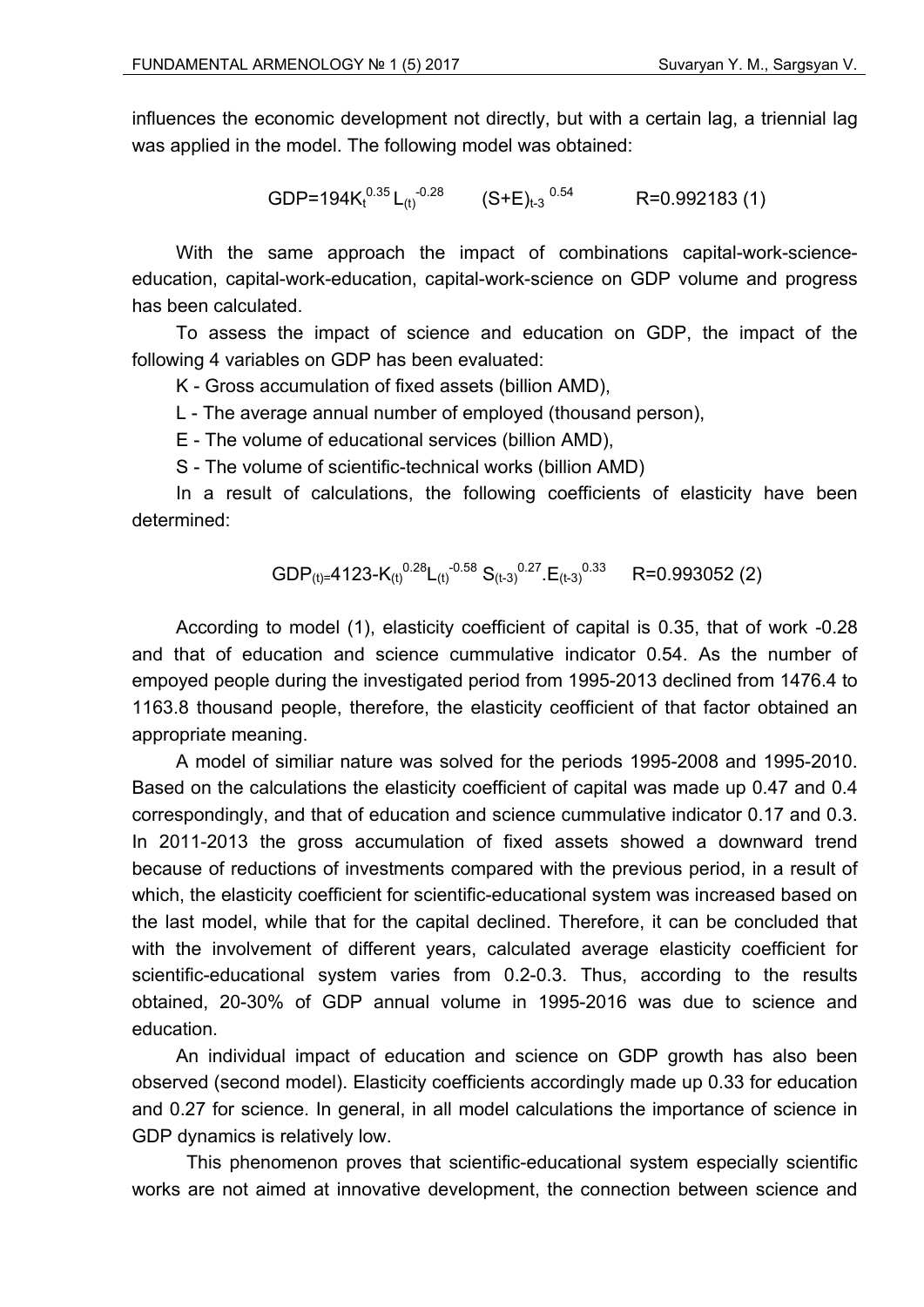production is weak, fundamental scientific achievements are neither applied in the results of practical scientific-structural developments nor become types of the new technologies and product, the commercialization of which should be followed.

 The above-mentioned indicators prove the state of the accomplishments in science and education, in particular, the conversion of knowledg into the value and national wealth. However, the calculations show that in short-term and in long-term phases that processes significantly fall behind the realities of the developed countries.

The analyses have made apparent that a gap arose between achievements of science, creation of scientific concepts and their application and commercialization processes. The same refers to education: highly qualified specialists are prepared and some of them seek jobs in foreign countries, a so-called "brain-drain" phenomenon takes place and thus created scientific potential does not fully serve to the socioeconomic interests of the country. In this respect, definitely the most important issue is the strengthening relations between science and production, which is possible, if:

– Partial order and partnership principles are involved in the system financing science,

– Science management system is aimed at innovative development, provision of strong relations between science and production.

# **2. Innovation potential assessment methodology**

In the current conditions of rapid scientific and technical progress, the innovative activity, as stated above, has an obvious impact on economic advancement. Therefore, it`s important to evaluate that influence and the innovative potential. Currently, various and sometimes even contradictory approaches exist for solving the problem. The reason probably is that in different countries and in various economic systems, management of innovative activities is carried out by different models and in this sense, it`s impossible to apply a uniform methodology.

The assessment of innovative potential, first of all, is based on the interpretation of innovative potential. The concept of innovative potential or innovative capacity in economics literature is explained by a variety of approaches.

In some sources<sup>5</sup>, the entity of different types of resources necessary to carry out an innovative activity is presented as an innovative potential or capacity. This interpretation by its nature is presented as a resource based approach. The definitions used by the proponents of this approach, are directed only towards estimation of potential and opportunities of the economic system. In another interpretation  $6$  an innovative potential is considered in terms of results of innovative activity, i.e. actual product, which was obtained in a result of innovative process. In this case, innovative capacity is presented as possible and future innovation product to be created.

<sup>5</sup> www.finam.ru

<sup>6</sup> Кравченко С. И., Кладченко И. С. Исследование сущности инновационного потенциала, Науч. труды Донецкого национального технического университета. Сер.: экономическая. Вып. 68. Донецк: ДонНТУ, 2003.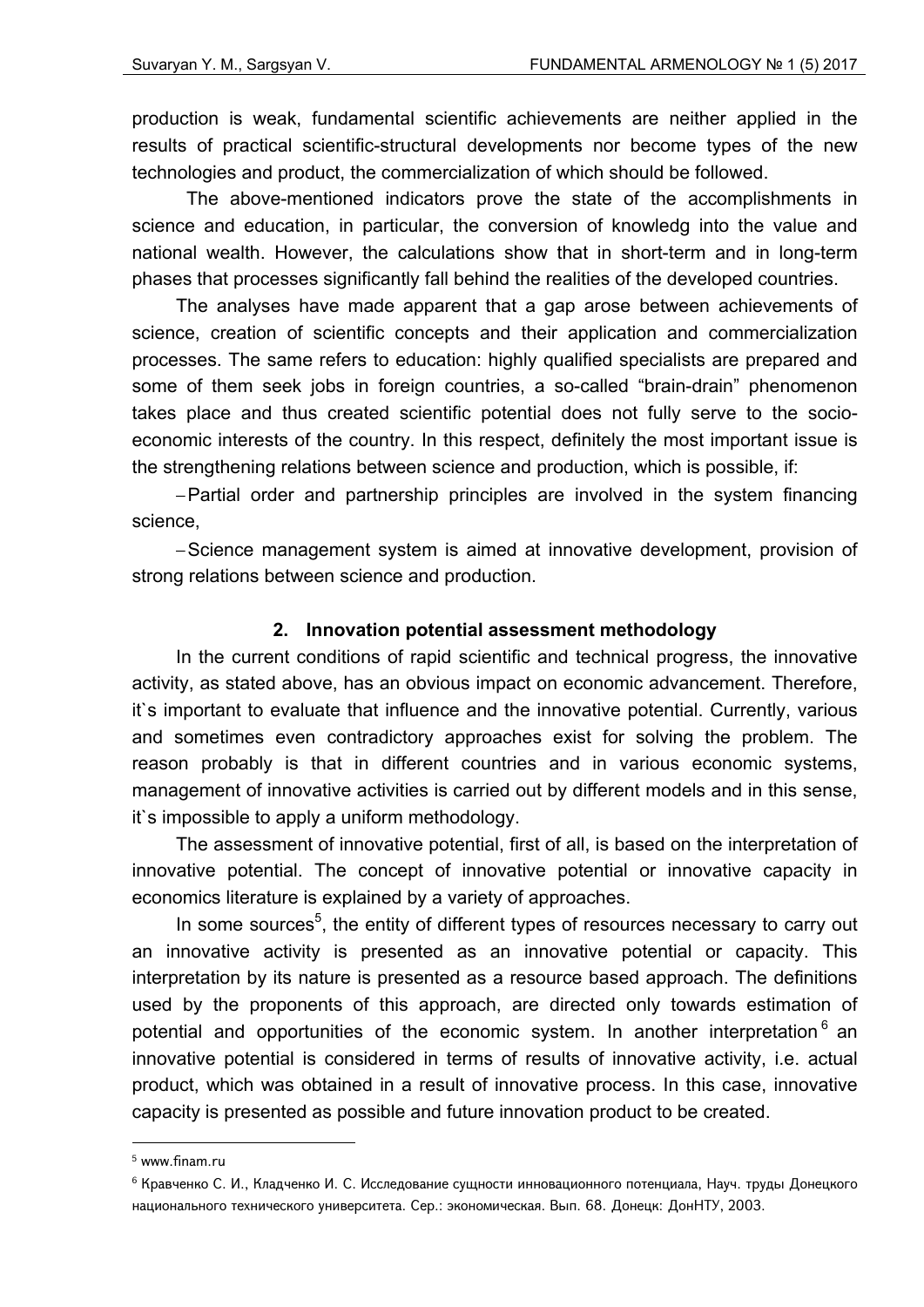A point of view can be found in the literature of economics, according to which an innovative capacity should be identified together with scientific-technical or intellectual and creative capacities. This approach is not justified, because according to that opinion innovative activity should be considered only within the given capacities.

Many authors, who study the quantitative assessments of innovative capacity of the economic system, present innovative potential as an integration of resources, infrastructures and results during innovative capacity calculations. With this approach the innovative potential is defined as a system combining its 3 elements: resources, inner and outcome, which are in interaction and depend on each other<sup>7</sup>.

Innovative capacity is a parameter, which allows the region to evaluate the possibilities of its innovative activity and decide innovative development strategy. With this approach, some authors suggest identifying so-called "hidden" resources or possibilities of the country for integrating and implementing them in the future in the innovative system. Indeed, this approach is justified, however, it does not reveal the current situation<sup>8</sup>. In some sources<sup>9</sup>, innovation for the region is measured based on "own" and acquired innovation. Comprehensive assessment of innovative capacity assumes, first of all, the existance of scientifically proved system of indicators and second the existance of a statistical base. Research on the assessment of innovative potential has been most actively conducted only in the last 15 years. There are a lot of problems which are under active discussions.

The main problem of assessing the potential is the identification of a primary principle or model, based on which evaluation factors will be presented. Two approaches are distinguished: from science to innovation and from market to innovation.

Taking into account the first approach, innovative activity is directly based on scientific potential. In those countries, where scientific potential is significant, innovative activity is more active. The most important question here is whether innovative idea is generated in scientific-research field or it`s more a business initiative. Perhaps, it can be stated that two models exist. In one case, scientific research activity can be a source for innovation; in another case, business activity or market can generate an innovative problem or innovative request. In fact, science out of the economic field or without innovation could be, however, innovation without economic consequences could not be imagined.

<sup>7</sup> Кокурин Д. И., Инновационная деятельность, Москва, 2001.

<sup>&</sup>lt;sup>8</sup> Чекулина Т. А., Тамахина Е. А., Инновационный потенциал региона: содержательные особенности и теоретические аспекты исследования / Т. А. Чекулина, Е. А. Тамахина // Вестник ТГУ. 2011. № 2 (94), стр. 65-70 9 Nauwelaers C., A. Reid Methodologies for the evaluation of regional innovation potential / Claire Nauwelaers, A. Reid// Scientometrics. 2005. Volume 34. Number 3. pp. 497-511.

Kalcsú Zoltán, Magyar Dániel. Regional Situation Analysis on the Innovative potential of the West - Transdanubian Region. / South East Europe Transnational Cooperation Programme «Jointly for our common future» Project FIDIBE - «Development of Innovative Business Parks to Foster Innovation and Entrepreneurship in the SEE Area». Written by Pannon Novum Nonprofit Ltd. on behalf of West Pannon Regional Development Company. November 2009.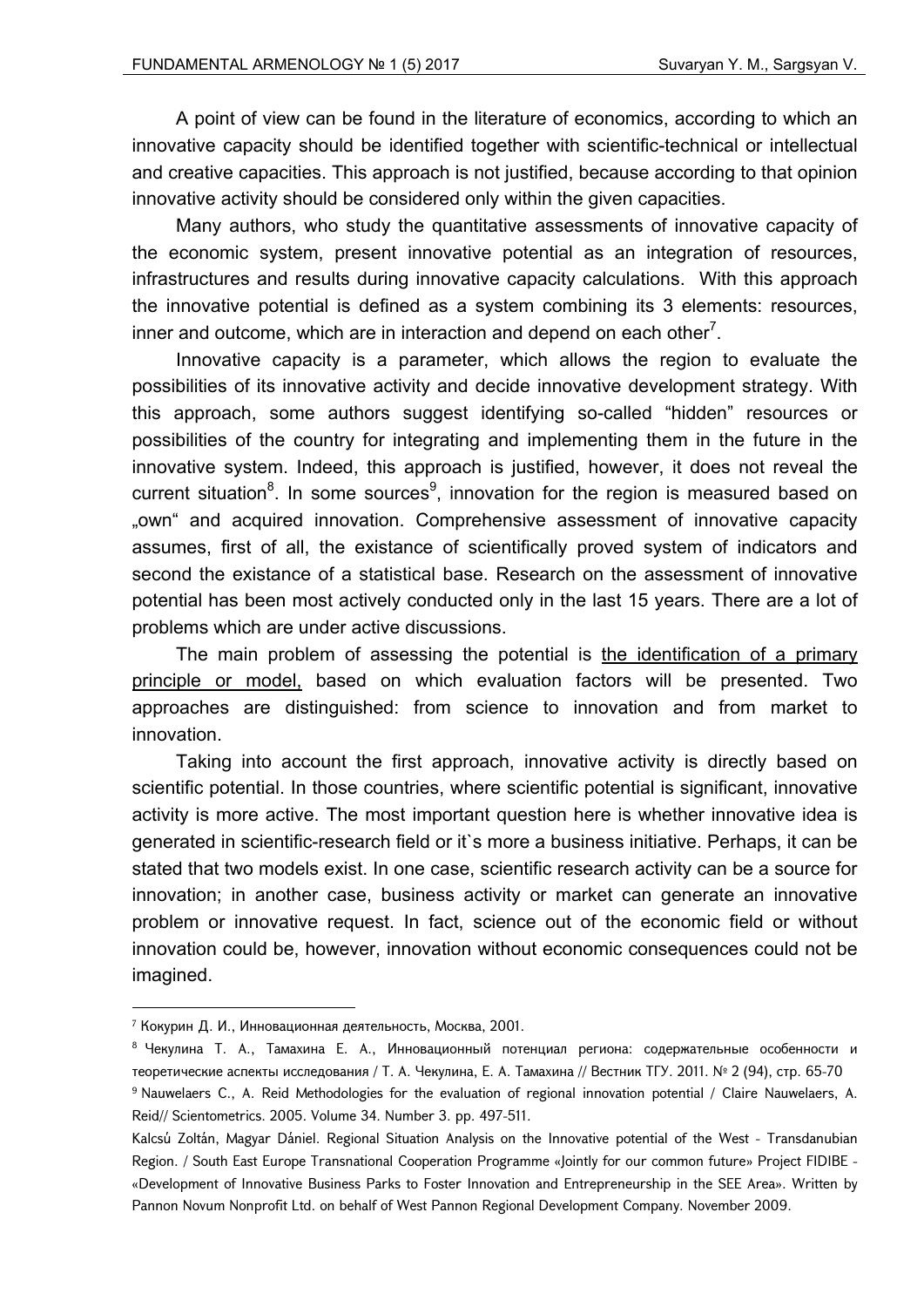<u>.</u>

 One of the main issues is whether science and innovation are significantly different activities, which should be managed by different models or which should be supported by various means, or these two areas should be considered as interdependent and as a united system. According to some approaches, scientific research resources undoubtedly play a significant role in business innovation, however, a successful innovation requires knowledge, ability and initiation. Moreover, there is no clear path from successful research to innovation.

Discussions focus on the so-called "innovative chain", according to which any research leads to innovation. It`s rather complicated to evaluate the results of research, which have not become a market product yet. It should be stated that an innovative chain is not "measurable". On the other hand, the process from research to innovation shows that this model provides insufficient description of the relation between research and innovation because of several reasons. A considerable part of innovation originates from the idea of the market. As already stated above, innovation is not a sole application of scientific principle. It includes knowledge from many other sources and the difficulty in an innovation system is in ensuring proper balance between science and business.

It's also important to evaluate so-called "innovative" area in the economy. Based on some approaches, innovation is apparent in the field of high technologies. According to some sources, the main innovative area of the US economy is the computer technologies, but in some countries these areas could vary. Some sources state that economic development can not merely be attributed by a sector called "high technologies<sup>"10</sup>. Innovative policy should contribute innovation in all areas and not only focus on the high technologies. An approach can be considered as a basis that each country can measure its innovative potential based on the characteristics of the industry that is more developed and makes a country more developed.

Another issue is the time lag between "science-innovation-business". Definitely, scientific result can not directly become a market product. It especially refers to fundamental scientific research. Here also there cannot be one common standard. This also causes problems in terms of assessing innovation potential.

Based on the analyses conducted, the possible models or solutions for assessing the RA existing innovative development potential are observed below.

First of all, several knowledge-based fields and fields having innovative potential should be distinguished in the economy. The priority should be given to the IT sector, but several other sectors of our country deserve attention too, such as instrument making and pharmaceutics. The innovative potential in the RA could be estimated for an individual sector or in macro level, as no systematic data exist for individual enterprises. Currently the RA state statistical service provides some indicators, which describe the scientific research field (research and development costs, the number of research

<sup>10</sup> Lennart Elg., Innovations and new technology - *what is the role of research? Implications for public policy,* VINNOVA Analysis VA 2014:05, Swedish Governmental Agency for Innovation Systems April 2014.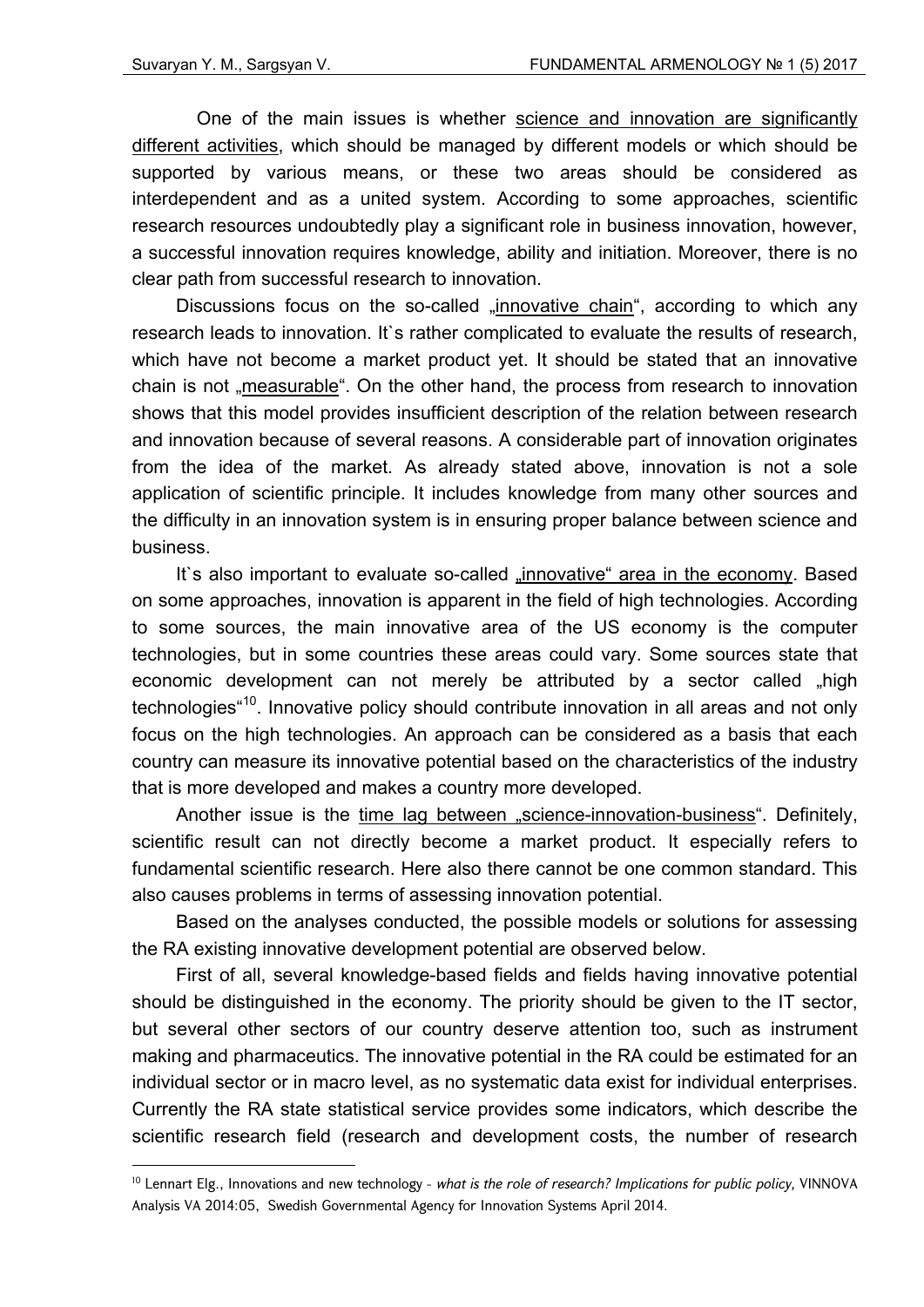companies and their staff, etc.), patent statistics, scientific publications data as well as macro-parameters concerning the financial-economic and technological environment. It`s obvious that the effectiveness assessment of innovation is restricted, because in general, these parameters do not give the complete picture of the scale, results and quality of an innovative activity.

Summarizing the studies of current approaches concerning the assessment of innovative potentional in the economic system, it`s possible to separate the entity of those main indicators, which can describe the development level of the innovative system in a macro level. These are indicators of scientific-technical development level, qualitative indicators of market institutions and legislation development, educational level of the workforce, financial indicators, indicators of knowledge transfer and use, as well as quantitative and qualitative indicators of economic growth.

To evaluate the innovative potential, complex or integral indicators are usually used, which could be useful for the development of the innovative strategy of a country and a region<sup>11</sup>. Integral indicator includes several factors, which can vary based on the specificities of a region or a country. For each factor included in the integral indicator, certain weighted factors should be applied, which derived from experimental (empiric) methods. With such weights, the indicators can be calculated by different methods, particularly by weighted average method. To calculate the integral indicator, three approaches are suggested.

I. Based on the above experience of calculating integral indicators described above, in order to assess the RA innovative potential, a weighted method could be applied. Simultaneously, with the growth indices of different factors, a dynamic analysis of the RA innovative potential could also be conducted. Basically, both absolute and relative values of factors could be considered. Usually, relative indicators are considered as a basis for calculations<sup>12</sup>. Before integrating indicators, weights should be set for each indicator based on the empiric approach with consideration of the following condition:



where  $k_i$  – is the weight of the indicator i

n - the number of indicators observed

1

Integral indicator could be defined as follows:

$$
I = (k_1 * C_1) + (k_2 * C_2) + \ldots + (k_n * C_n)
$$

where  $C_i$  - is the relative value of an indicator i

<sup>11</sup> Узяков М. Н., Сапова Н. Н., Херсонский А. А., Инструментарий макроструктурного регионального прогнозирования: методические подходы и результаты расчетов, Проблемы прогнозирования, 2010, № 2.

 $12$  The logic in presenting relative values as a basis in in presenting values of different quality or dimention in comparable view and dimention (from 0 to 1).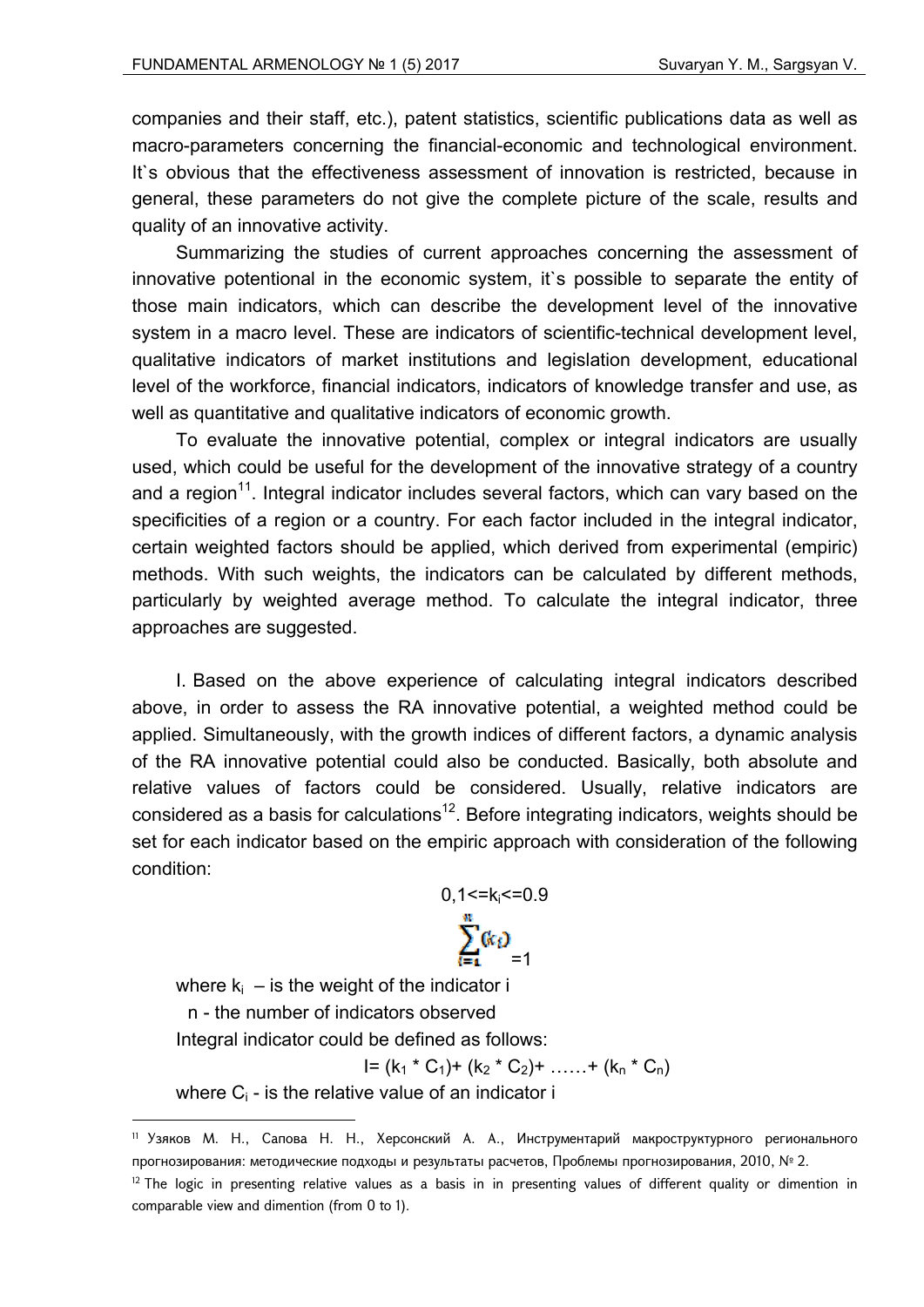Indicator "I" is calculated for each year. By calculating the growth rate of the series of integral indicators for every year and by averaging the latter (by applying geometric average), it`s possible to get an insight about the innovative development dynamics of a country or a region:

### $D = \sqrt[3]{t} \cdot 1 + t^2 \cdot \cdots \cdot tm$

where  $D - i$ s an indicator of innovative potential dynamic

 $t1*t2*...tm$  – is the growth rate of an integral indicator (I) per year.

The main advantage of this approach is in the simplicity of calculations. Proximity of weights of the indicators can be stated as a drawback, which would lead to inaccurate results.

II. Geometric average of relative indicators is calculated, while empiric weights are not applied in this case.

## $I = \sqrt[n]{C1} * C2 * \cdots * Cn$

<u>.</u>

where  $C_i$  – is a relative value of an indicator i

n - is the number of indicators observed.

According to this approach, the components of innovative potential of a region  $(C_i)$ are brought to a comparable appearance (relative indicators are observed). This method is applied to identity the rating of the region among several other regions<sup>13</sup>. Based on the above stated method, it`s possible to calculate the innovative development dynamics (like in the  $1<sup>st</sup>$  approach).

III. By this approach the impact of different factors is evaluated by econometric methods, through pair regression coefficients. First of all, it`s needed to distinguish the most significant statistical indicators (as an outcome indicator) among prescribed ones describing innovative potential of our country, which mainly reflect on the innovative activity of the country. Based on our analyses those indicators are the volumes of "innovative" sectors of the industry and production and services of information technologies as separately as in combination. The selection of this indicator is stipulated by the fact that it warrants attention and the "outcome" of innovative activity is important for those areas of the economy which are most likely to "absorb" innovation. That is, in those sectors of economy where such products were produced and services provided, which were exposed to technological changes of different degrees over the past five years. The calculated indicator is presented together with other indicators in the table 1.

Absolute and relative values of indicators, characterizing innovation potential are also presented in the table 1. The pair regression coefficient matrix has been built for those indicators. Based on that matrix, those indicators, which are significantly correlated with outcome factor will be defined, i.e. the most significant indicators, which will be merged into the integral indictor will be identified.

<sup>13</sup> Алексеев С. Г., Экономические проблемы регионо и отраслевых комплексов, Проблемы современной экономики, N 2 (30), 2009.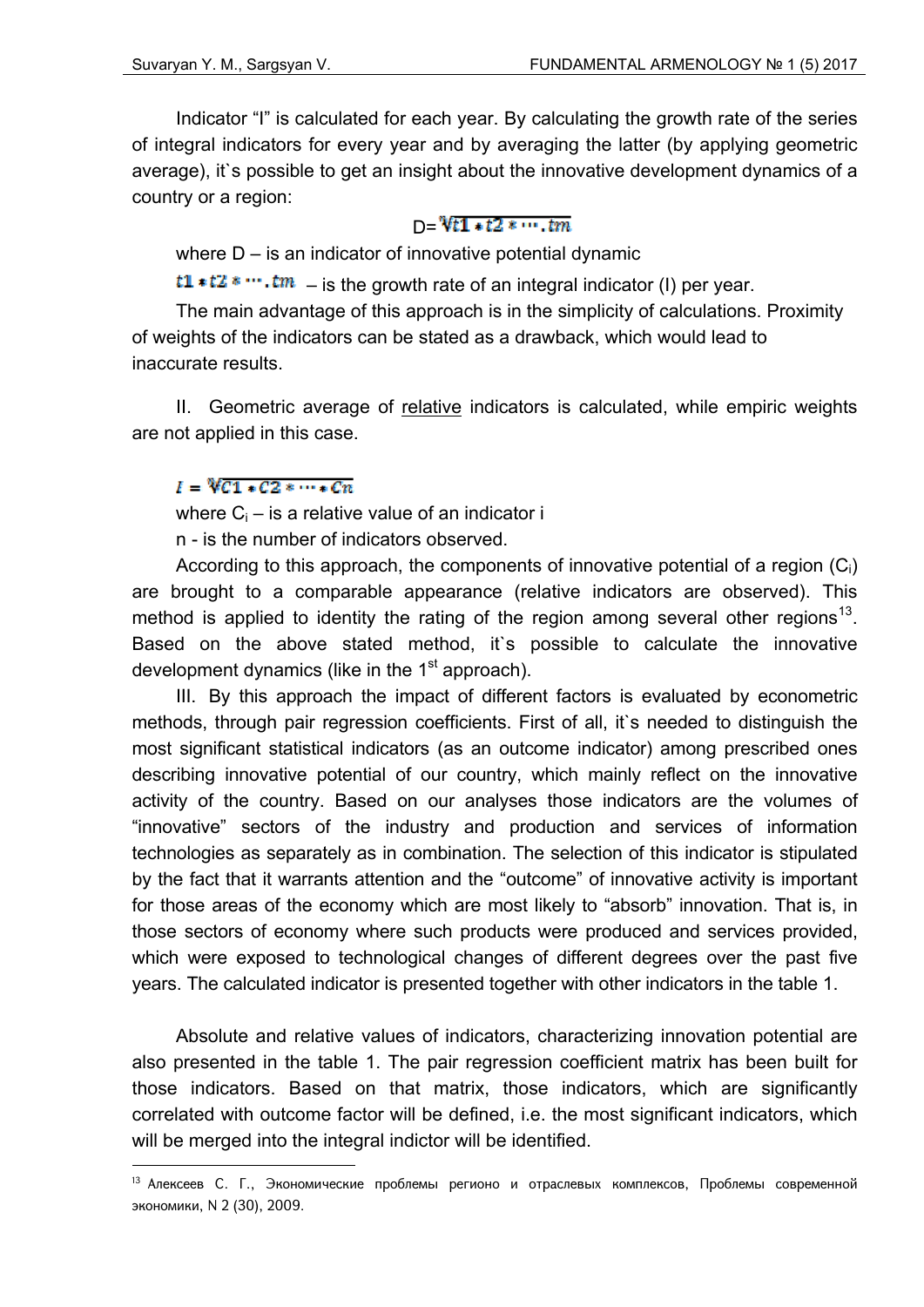*Table 1* 

|                                                       | 2010       | 2011           | 2012           | 2013     | 2014     | 2015           |
|-------------------------------------------------------|------------|----------------|----------------|----------|----------|----------------|
| The number of scientific-technical                    |            |                |                |          |          |                |
| companies carrying out scientific                     | 81         | 72             | 72             | 62       | 66       | 70             |
| and technological works, unit (SI)                    |            |                |                |          |          |                |
| The share of companies engaged in                     | 0.540072   | 0.449607       | 0.444637       | 0.381492 | 0.404759 | 0.415603       |
| scientific-technical works among                      |            |                |                |          |          |                |
| existing organizations, % (SIR)                       |            |                |                |          |          |                |
| Domestic costs on the research and                    | 7987.9     | 9276.6         | 9713.2         | 9355.7   | 10912    | 11929.9        |
| development (R&D), mln AMD (SE)                       |            |                |                |          |          |                |
| The share of domestic costs on<br>R&D in GDP, % (SER) | 2.30850638 | 2.455462       | 2.276641       | 2.053653 | 2.259856 | 2.370765       |
| The number of research specialists                    |            |                |                |          |          |                |
| holding scientific degree and                         | 2.2        | $\overline{2}$ | $\overline{2}$ | 1.9      | 2.1      | $\overline{2}$ |
| carrying out scientific-technical                     |            |                |                |          |          |                |
| activities, thousand people (SP)                      |            |                |                |          |          |                |
| The share of research specialists                     |            |                |                |          |          |                |
| holding scientific degree among                       | 0.18562268 | 0.170198       | 0.170532       | 0.163258 | 0.185267 | 0.186463       |
| employed, % (SPR)                                     |            |                |                |          |          |                |
| The number of companies with                          |            |                |                |          |          |                |
| post-graduate studies, unit (AS)                      | 51         | 47             | 47             | 55       | 62       | 59             |
| The share of companies with post-                     |            |                |                |          |          |                |
| graduate studies, % (ASR)                             | 0.34004534 | 0.293493       | 0.290249       | 0.33842  | 0.380228 | 0.350294       |
| The number of patents issued, unit                    |            |                |                |          |          |                |
| (PT)                                                  | 187        | 188            | 182            | 172      | 181      | 170            |
| The number of patents issued per                      |            |                |                |          |          |                |
| 10000 capita employed, unit (PTR)                     | 0.15777928 | 0.159986       | 0.155184       | 0.147792 | 0.159682 | 0.158493       |
| Gross accumulation of fixed capital,                  |            |                |                |          |          |                |
| mln AMD (CP)                                          | 1156732    | 985877.2       | 1006835        | 966365.3 | 965486.6 | 1045047        |
| The share of gross accumulated                        |            |                |                |          |          |                |
| fixed capital in GDP, % (CPR)                         | 33.4295878 | 26.09559       | 23.59884       | 21.21251 | 19.99506 | 20.76766       |
| Information and communication                         |            |                |                |          |          |                |
| technologies (volume in mln AMD)                      |            |                |                |          |          |                |
| (IT)                                                  | 196717.3   | 198739.8       | 213906.9       | 234416.1 | 233830.3 | 235423.0       |
| Share of ICT products and services                    |            |                |                |          |          |                |
| in GDP, % (ITR)                                       | 5.68513804 | 5.260526       | 5.013685       | 5.145626 | 4.842584 | 4.678435       |
| The total volume of "innovative"                      |            |                |                |          |          |                |
| sectors of industry (ID) (mln AMD)                    | 20780.2    | 22168.7        | 22673.9        | 24437.5  | 24623.4  | 26825.3        |
| The share of products and services                    |            |                |                |          |          |                |
| of "innovative" sectors of industry in                | 0.60054863 | 0.586792       | 0.531445       | 0.536423 | 0.509946 | 0.533085       |
| GDP, % (IDR)                                          |            |                |                |          |          |                |
| The volume of ICT and innovative                      |            |                |                |          |          |                |
| product and services, mln AMD, (IN)                   | 217497.5   | 220908.5       | 236580.8       | 258853.6 | 258453.7 | 262248.3       |
| The share of ICT and innovative                       |            |                |                |          |          |                |
| product and services in GDP, %                        | 6.2857     | 5.8473         | 5.5451         | 5.682    | 5.3525   | 5.2115         |
| (INR)                                                 |            |                |                |          |          |                |
|                                                       |            |                |                |          |          |                |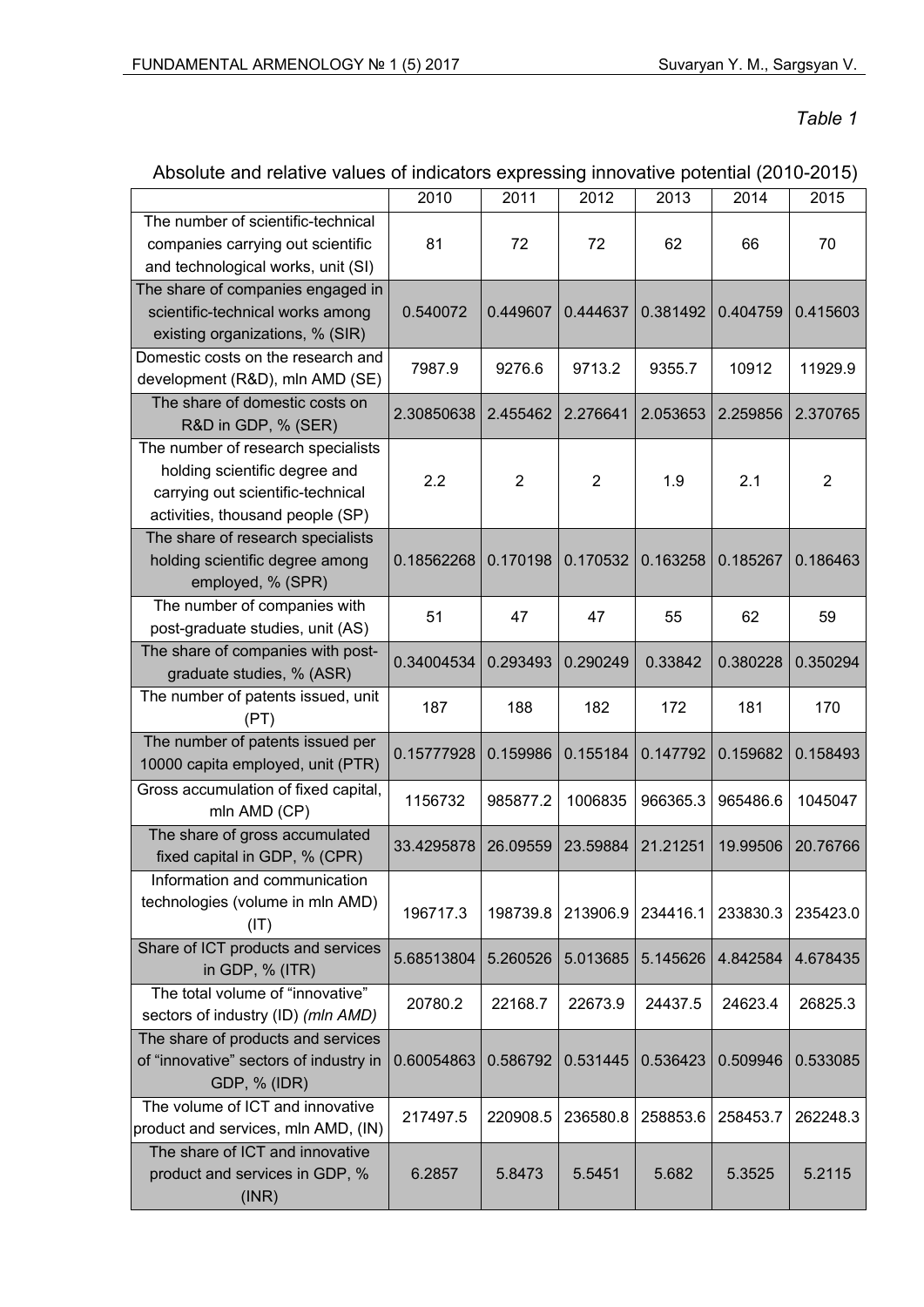The matrix of pair correlation coefficients has been built for the relative values of integrated indicators. Based on the pair correlation coefficients, it`s possible to evaluate the weights of factors with the following approach:

 $K_i = \frac{R_i}{\sum_{i=1}^m R_i}$ 

where  $K_i$  – is the weight of the indicator i,

 $R_i$  – is the value of indicator i (pair coefficient of correlation),

m – is the number of significant indicators

The value of the weight  $K_i$  is calculated for all significant indicators from 1 to m. Indicators with negative or insignificant correlation coefficients are not included in the list of significant coefficients.

First of all, according to the conducted correlation analysis, significant factors affecting the innovative potential are included within the dynamic context in a particular case during the last 6 years.

Four factors are significant for the share of industrial innovative product and services in GDP (IDR): *the share of companies engaged in scientific-technical works among existing organizations, % (SIR), the share of domestic costs on R&D in GDP, % (SER), the number of patents issued per 10000 capita employed (PTR) and the share of gross accumulated fixed capital in GDP, % (CPR).* Indeed, the correlation for PTR is rather low, therefore, it will be integrated in the overall indicator correspondingly.

Having the above stated overall picture, it's appropriate to consider the share of industrial innovative products and services in GDP (%) (IDR) as an outcome, as the number of factors is 4, that is the maximum. With a second approach through geometric average it`s possible to calculate the RA innovative potential (INNP) for 2010-2015.

 $INNP<sub>T</sub> = = \sqrt[4]{C_{SIR} * C_{SER} * C_{PTR} * C_{CPR}} = 0.49$ 

According to results, innovative potential is evaluated 0.49 from the range 0 to 1. However, this figure does not reflect the overall picture. Therefore, the weights of four indicators observed are calculated and their dynamics are emphasized.

Based on the correlation coefficients calculated, the weights of factors could be estimated by the following formula:

# $\frac{K R_i}{\Sigma_{i=1}^m R_i}$

where  $K_i$  - is the weight of the indicator i,

 $R_i$  - is the value of indicator i (pair coefficient of correlation),

m - is the number of significant indicators

The value of the weight  $K_i$  is calculated for all significant indicators from 1 to m. Indicators with negative or insignificant correlation coefficients are not included in the list of significant coefficients.

After calculating the weights, the integral indicator can be calculated according to the first approach.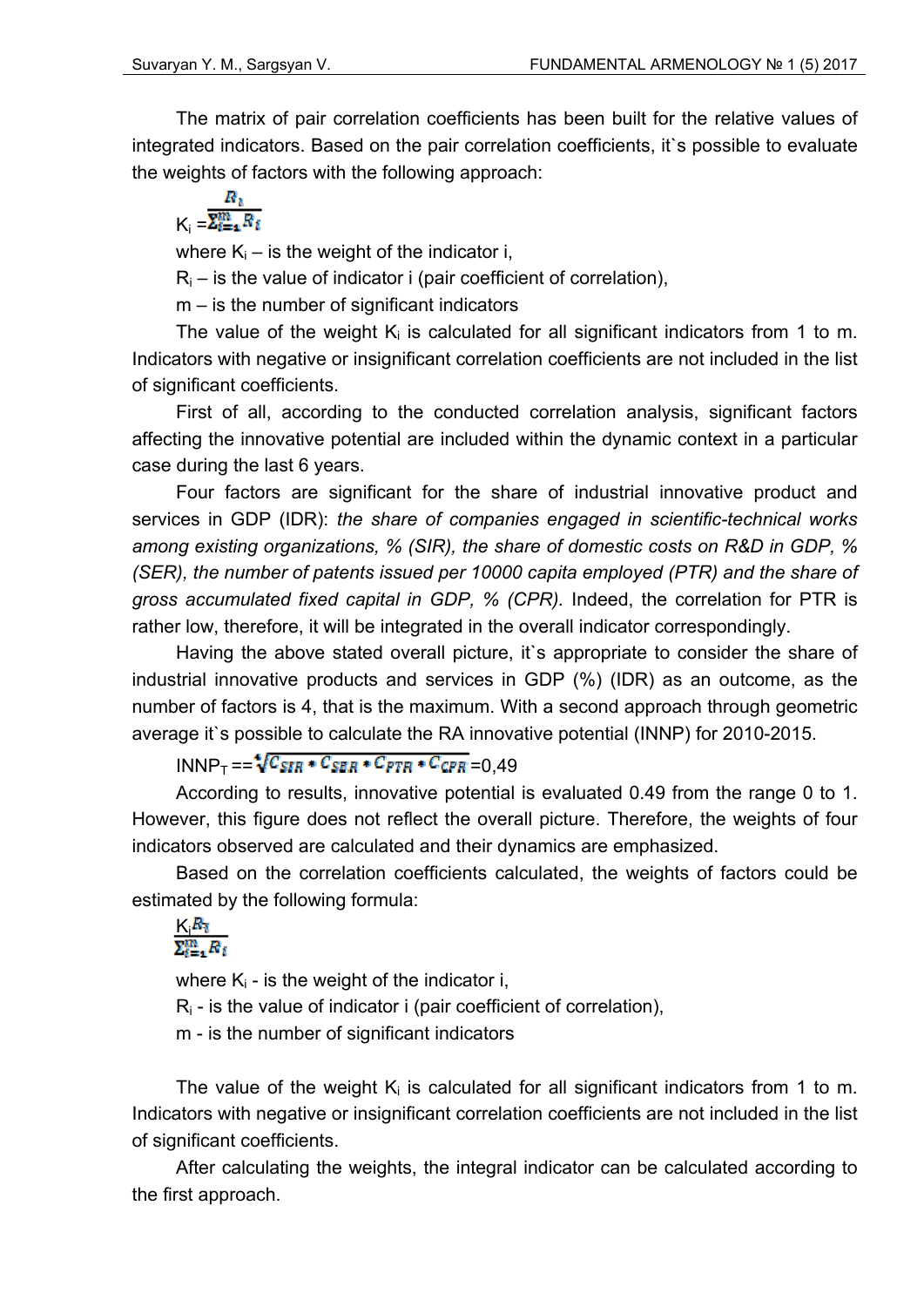In our case the weights of 4 significant indicators have been calculated based on the suggested method:

 $K_{SIR} = 0.8/(0.8 + 0.4 + 0.2 + 0.9) = 0.35$  $K_{SFR}$ =0.4/(0.8+0.4+0.2+0.9)=0.17  $K_{\text{PTR}}$ =0.2/(0.8+0.4+0.2+0.9)=0.09  $K_{\text{CPR}} = 0.9/(0.8 + 0.4 + 0.2 + 0.9) = 0.39$ 

Taking into account the weights calculated, it`s possible to calculate the innovative potential for each year and see the dynamics of the potential. The dynamics of an innovative potential has been calculated for every year (INNP $_i$ ) (table 2).

| able |  |
|------|--|
|------|--|

|                                                                                                                         | weight<br>S | 2010       | 2011       | 2012      | 2013      | 2014      | 2015     |
|-------------------------------------------------------------------------------------------------------------------------|-------------|------------|------------|-----------|-----------|-----------|----------|
| The share of<br>companies<br>engaged in<br>scientific-technical<br>works among<br>existing<br>organizations, %<br>(SIR) | 0,35        | 0.1890252  | 0.1573625  | 0.1556230 | 0.1335222 | 0.1416657 | 0.145461 |
| The share of<br>domestic costs on<br>R&D in GDP, %<br>(SER)                                                             | 0,17        | 0.3924461  | 0.4174285  | 0.3870290 | 0.3491210 | 0.3841755 | 0.40303  |
| The number of<br>patents issued per<br>10000 capita<br>employed, unit<br>(PTR)                                          | 0,09        | 0.0142001  | 0.0143987  | 0.0139666 | 0.0133013 | 0.0143714 | 0.014264 |
| The share of gross<br>accumulated fixed<br>capital in GDP, %<br>(CPR)                                                   | 0,39        | 13.0375392 | 10.1772801 | 9.2035476 | 8.2728789 | 7.7980734 | 8.099387 |
| Integral indicator<br>of an innovative<br>potential, INNP <sub>i</sub>                                                  |             | 0.34233157 | 0.31322749 | 0.2966303 | 0.2676208 | 0.2794602 | 0.286878 |
| Growth rate of an<br>integral indicator<br>of an innovative<br>potential                                                |             |            | 91.4982763 | 94.701224 | 90.220335 | 104.42395 | 102.6543 |

Weighted values of indicator, integral indicator and growth rate of an integral indicator

As calculations showed, the dynamics of an innovative potential had no significant trend in the last 5 years, however, there was a certain declining tendency. In 2014-2015, it had a positive growth rate.